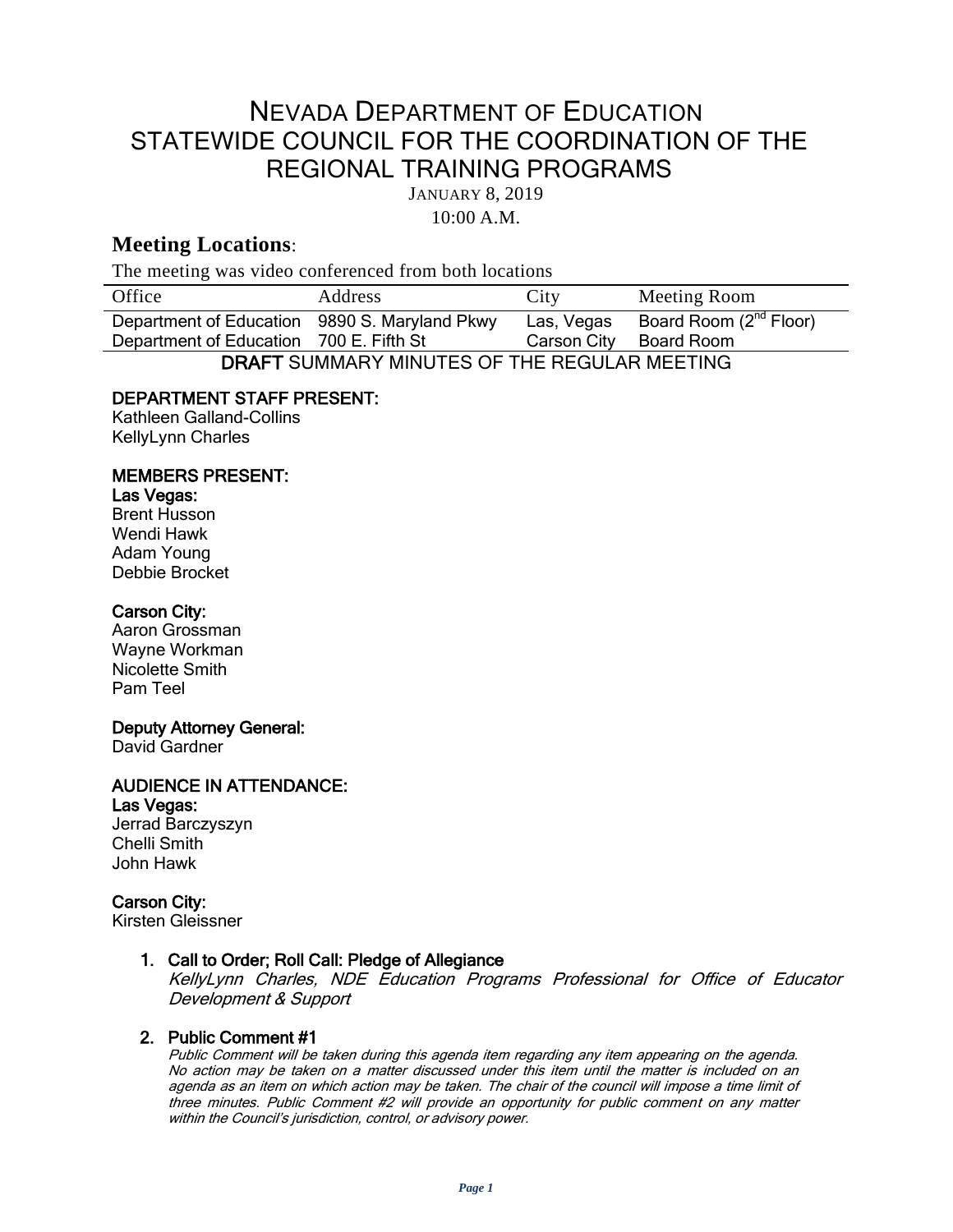No public comment in Las Vegas or Carson City

3. Approval of Prior Meeting Minutes for October 2, 2018 (Information/Discussion/Possible Action)

Adam Young; Council Chair

#### Motion: Member Husson made a motion to approve prior meeting minutes from October 2, 2018 2<sup>nd</sup>: Member Smith All in favor Motion carries

4. Nevada Department of Education Updates (Information/Discussion/Possible Action) KellyLynn Charles, NDE Education Programs Professional for Office of Educator Development & Support

Members will hear updates from NDE regarding items of interest that may impact the work of the Council including, but not limited to:

- Updated Professional Development Standards Regulations (LCB File No. R093- 18)
	- 1. Last legislative cycle regulated that SBE prescribe new requirements for the PD report for the Board of Trustees. Workgroup from around the State is convening to provide input on what it might look like. Followed by a discussion on budget coding. Propose regulation around that budget coding. To begin later this month.

### 5. FY19 Budget Amendments (Information/Discussion/Possible Action)

Kirsten Gleissner, Director, NWRPDP; Chelli Smith, Director, SNRPDP; and Sara Negrete, Director, NNRPDP

One or more of the RPDP Directors may present requested amendments to their 2018- 2019 (FY19) budget. The Council will hear requests and justifications before taking possible action on proposed amendments to the FY19 budgets.

Kirsten Gleissner, Director, NWRPDP, requests approval of carryover added to the budget that was approved by the Council in September in the amount of approximately \$18,027 which has been placed in a few different categories: stipends, books for professional development, and to replace a little bit of additional travel money.

Motion: Member Workman moves to approve amendment as presented 2<sup>nd</sup>: Member Hawk All in favor Motion carries

## 6. Regional Professional Development Program Annual Reports

(Information/Discussion/Possible Action)

*Kirsten Gleissner, Director, NWRPDP; Chelli Smith, Director, SNRPDP; and Sara Negrete, Director, NNRPDP*

Pursuant to NRS391A.190, the Council will review the RPDP's annual reports and incorporate any recommended revisions. Possible actions include providing feedback and approval of Annual Reports.

Sara Negrete, Director, NNRPDP, spoke about agenda item being a standard item on the agenda for the council to review and approve annual reports. Annual reports have been sent to Stakeholders as required by NRS.

• Member Workman reviewed those reports and thanked the professional development regional centers for their great work.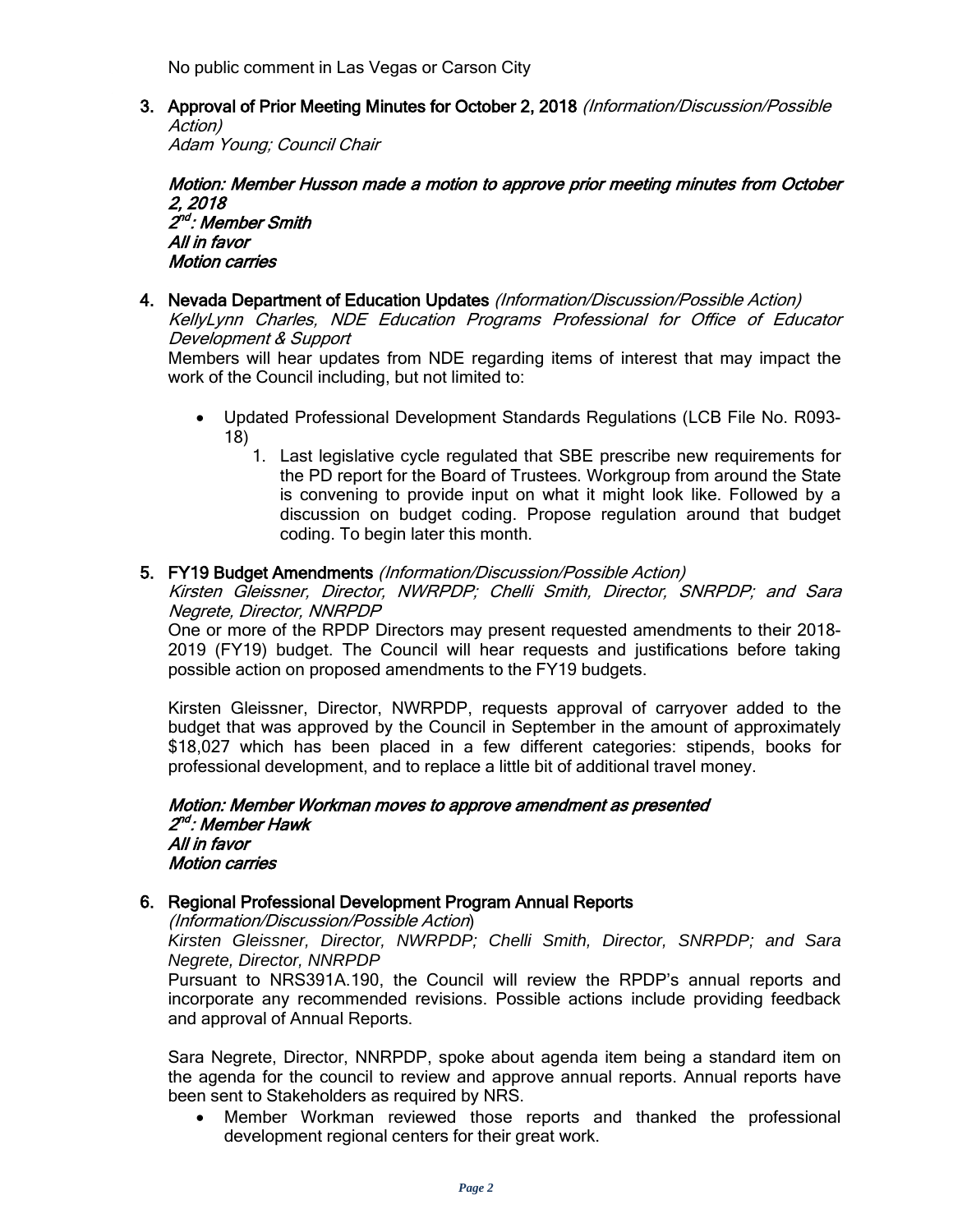• Member Hawk asked if there would be a better time to put on agenda since Sara Negrete mentioned earlier the timing was off. Sara Negrete stated it is up to whoever sets the agenda to place it on there for August.

#### Motion: Member Husson made a motion to approve Professional Development Annual Reports 2<sup>nd</sup>: Member Brockett All in favor

Motion carries

## 7. Plan for use of Administrative Funds *pursuant to NRS 391A.130 subsection 9*

(Information/Discussion/Possible Action)

*Kirsten Gleissner, Director, NWRPDP; Chelli Smith, Director, SNRPDP; and Sara Negrete, Director, NNRPDP*

Members will discuss the submitted draft plan for expending the \$100,000 Administrative Funds. Possible actions include providing feedback and approval of the plan to expend RPDP Administrative Funds.

- Chair Young stated in last meeting workgroup was organized to meet with RPDP directors and discuss some of the ideas from that meeting and asked if anyone from that group would like to share their thoughts/feedback on that.
- Member Hawk was on that team and had concerns with giving the funds to NASA. This was done in the past but was negatively looked down upon. Had concerns that giving it back to NASA might be creating another issue like previously.
- Member Husson requested more information about the history of that.
- Member Smith stated about two years ago there were conversations around the decision to seek a different organization to provide professional learning. There was conversation by some people on the board that there had been some feedback about the quality of the professional learning. That was part of the reason for choosing to go with a different organization.
- Chelli Smith stated this change was done about 10 years ago and there was some kind of conflict between the then director of SNRPDP and the existing governments under NASA. Conflict about how the money was spent and what was done at the conferences for the prior couple of years. At that time this council did not exist. The council consisted of all the RPDP people coming together and discussing how the money should be spent. At that time a decision was made in concert with legislation that the money would flow into the RPDP coffers thinking the money would be used in a better way. The problem now is that the way the money is being expended or used through the RPDP does not feel like it is meeting the mandate. The difference is that now there would be guidelines on how the money is to be used and what it is used for.
- Member Husson asked why there needs to be that organization doing this rather than the RPDPs expending the funds directly. Chelli Smith stated they have no problem spending the funds but from a conversation from last year, it was questioned on what they were using the money for. They don't have the capacity to do a huge conference for administrators across the state. They are overspent in human capital and monetarily.
- Member Husson would like to know more about what NASS is and asked if that group would add value in accomplishing that which RPDP is trying to accomplish. Chelli Smith stated those two groups were determined to be the best because either Nevada Association of School Superintendents (NASS) would be the ones to touch some changes made at that level or Nevada Association of School Administrators (NASA) because that would be leading from the middle. The RPDP is not equipped to do that for a couple of reasons beside capacity. It is PD by choice and not this group that comes together which is one of the issues.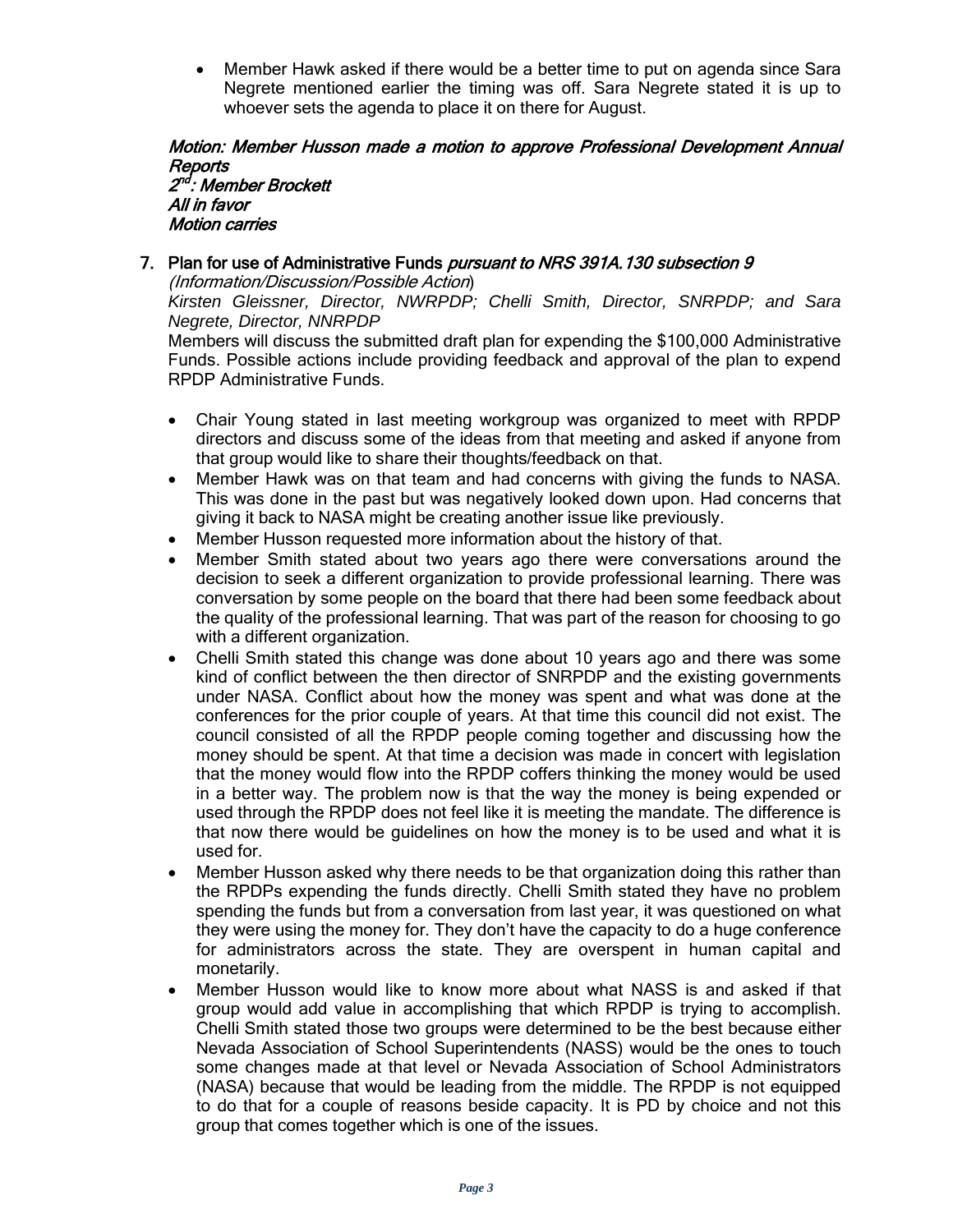- Member Husson just to be sure stated that NASS is just superintendents only which NASA is administrators which is the next level down and they have membership that meets regularly anyway. They would then agree to put on this particular programing. Do they understand what is trying to be accomplished so they can do it well or would the RPDPs work with them so as to make sure they know what is being envisioned?
- Sara Negrete stated they are probably not the best people to ask whether NASS or NASA feels they have the capacity to put something like this together with the funds. If the council is to provide the funds to them then she would the Council would have to give them the direction because the RPDPs do not have the human capital capacity to direct or put together a conference of that size when thinking statewide.
- Member Workman, current Vice-President of NASS, stated both those organizations are equipped to put on conferences because they already do. There is a Southern and Northern conference that is put on by NASA each year and paid for from the dues that members pay. Same director for NASS and NASA. In a couple of weeks for NASS there will be a superintendent academy where professional development is being provided to superintendents and their executive cabinets from each of the districts. Disadvantage is not every administrator is a member of NASA nor does every administrator attend one of the two conferences. Need to define who the target audience needs to be and that would help which medium to present the professional development.
- Member Husson asked Member Workman's opinion if he believes the leadership of the two organizations would be interested in working with us to plan something or would they prefer to direct the vision themselves? Member Workman stated he knows Dr. Rob Slaby very well and is confident that he would want to work in conjunction with this body. He believes the intentions are the same. Everyone wants their schools to be successful and for their students to achieve. Believes it would it be possible to join those two things together and have it be effective and meet the goals.
- Member Husson stated in his experience in the business world, when two organizations try to work together it doesn't all work very well. Usually in the first time it does because everyone is excited and trying to do a good job but then time agendas start changing.
- Member Hawk stated \$100,000 will not go very far and does not recall in the last meeting saying we wanted this to specifically be a conference. Saying more along the lines of resources and materials being available online and mentoring type movement. Not sure what is being awarded for NASA and RPDPs. Her concern is using part of the money for a conference is one and done and doesn't believe that was the intent from the last meeting. It was a continual building of a program to build leadership modules that people can go and utilize it and then some type of mentorship behind it. Continually build a systematic system that could be bolstered every year. Believes that was the intent from the last meeting. It makes her uncomfortable due to where we were in the past and using a little bit of funds for the biggest impact.
- Member Husson explained last time he didn't have a clear vision. He wants to see strides in Nevada making systemic change in professional development. Believes it would be beneficial for an initial conference to lay out what the vision would be, but not every year. Why was this chosen as the first step given the amount of money there is and the views of the board of their intent? Chelli Smith stated last time there were many different visions given. Chelli Smith, Sara, and Kirsten tried to put all those vision together to create a vision everyone can agree on to start and from there change to supplemental materials and modules after that. To have a systemic change the bulk of people need to be reached. It's not happening because a lot of people aren't going to outreach for the materials and they are not taking the modules unless there is a need for it. She believes if people have this idea and then the modules or materials are after that then there is more of a reason to reach out.
- Member Brockett, former president of NASA, has a concern with the small number of administrators that attend the NASA conference. If goal is to reach everyone, it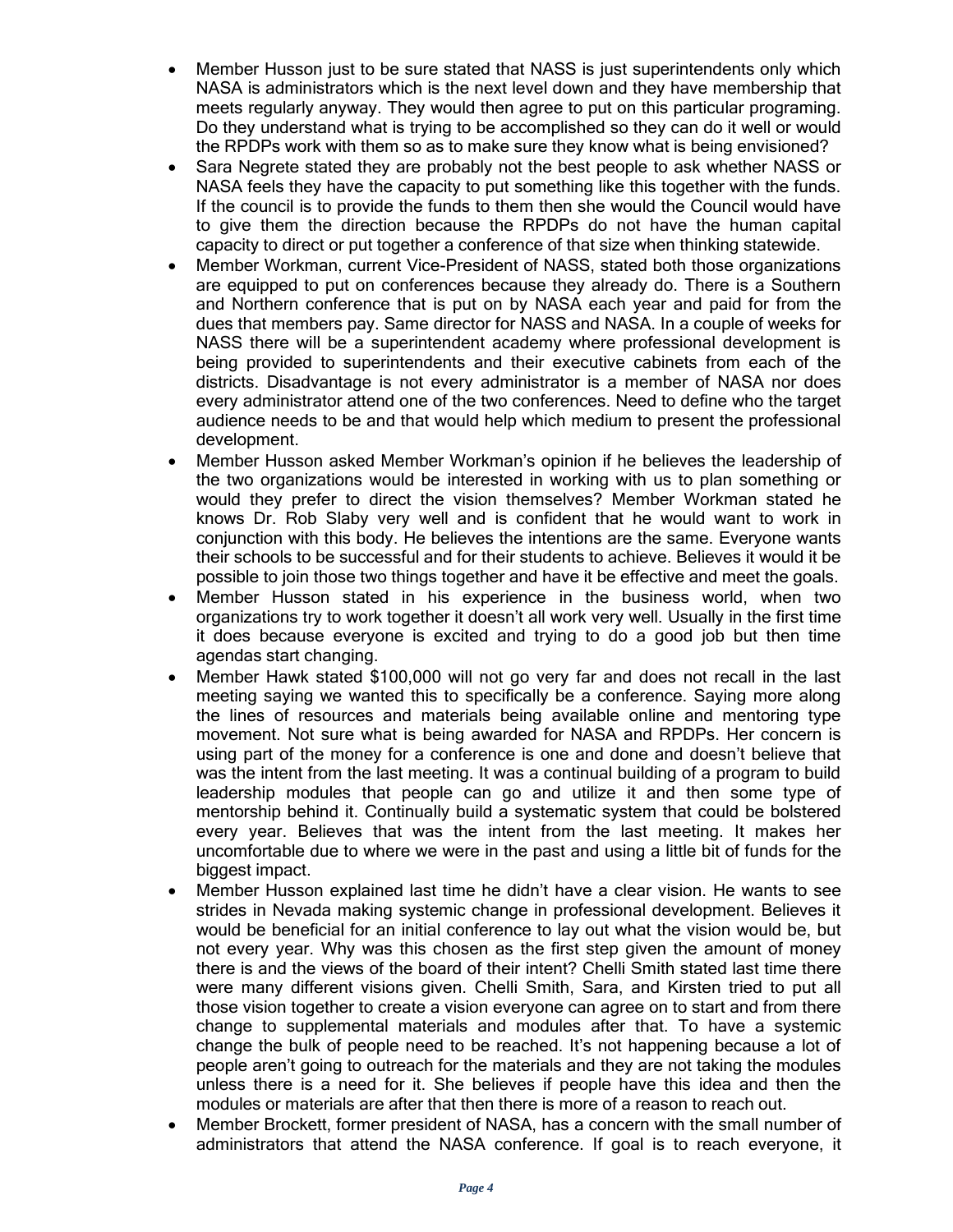probably won't be able to be linked directly to the ones that are already to be held. There is one coming up in June in Lake Tahoe. Administrators from all over the state will be attending, but the majority of administrators will not be reached by going to one of those conferences. Any conference that is put on that is voluntary will not reach the masses that maybe the intention behind the conference. Her concern is having attended those conferences for the last 15 years, the mass numbers are not there.

- Sara Negrete stated being cautious of adding one more training type professional opportunity for administrators. In her district, they each have strong plans and visions for where they are headed and have created plans for that. With more grant money, the more it gets spread out. Afraid that they money will just be added to one more thing. In her region, the money could be used to support one of the districts visions. Her district leaders know of the money and have submitted requests for the funds. It is strategic within their district plan and not strategic statewide. That might be where the disconnect is. Money that was divided and being used was strategic by the districts, might not have appeared that way from the state level.
- Kirsten Gleissner, Director NWRPDP, stated from their governing board meeting last fall the preference in the Northwest region is to have more control over those funds to have localized pertinent professional development.
- Member Workman attended that governing board meeting and is open to the concept of brining in outside ideas but fears will not hit the mark if modules are created for administrators to use. Each school district is required to put together its own performance or strategic plan and the funds need to be aligned to those plans. If any of those modules are not hitting those strategic plans then essentially they will not be used. In Lyon County the money is used to provide individual training for the administrators because they are all at different levels. Providing professional development for them doesn't always work.
- Member Hawk has concerns with having a training with NASA that does not necessarily have a link to these modules. One thing with professional development is making sure it is continual. She is not completely onboard with that, but sounds like putting the money back in the hands of the people that make the decisions to making improvement in targeted areas for their districts. It sounds like last year, redistributing the money to the RPDP's to be able to go from there. The concern the board had with that before was the money was just released and the board didn't really know what the plans were. Could it be in a grant type application where the districts have a plan for what the money would be used for and perhaps have a committee to review and delegate the money in coordination with RPDP?
- Member Husson never had an issue with individual spending of the chunks of \$33,000. Believes the intent behind the NRS. As a State a different approach to professional development is taken but is not hearing that now. He is hearing to just keep doing what you are doing and just do more of it. What is being done now is not as effective as it could be. As a system we are not doing a good job at professional development. His opinion is that the money be used to change the mindset. The job is not getting done well in the aggregate. This council and money exists to change that. That is why last time it was suggested to look at something more systemic. What is being advocated for now is not systemic and is not changing anything. Right now it is too granular. If you want to see systems change, you need to start with culture. Cultural change starts with new ideas and not doing the same thing that was done before. As a State he wishes to look at not just professional development.
- Member Workman believes everyone wants the same thing. The way we measure success of schools and students in this state is absurd and it doesn't work. For noneducators to say that there is no change and not doing things differently in schools and districts, they haven't been there and haven't seen what is being done. It is a better idea to have a group get together and come up with some approved professional development avenues. Things are measured differently in this state. If the same measures were used from 10 years ago, you would see improvement. But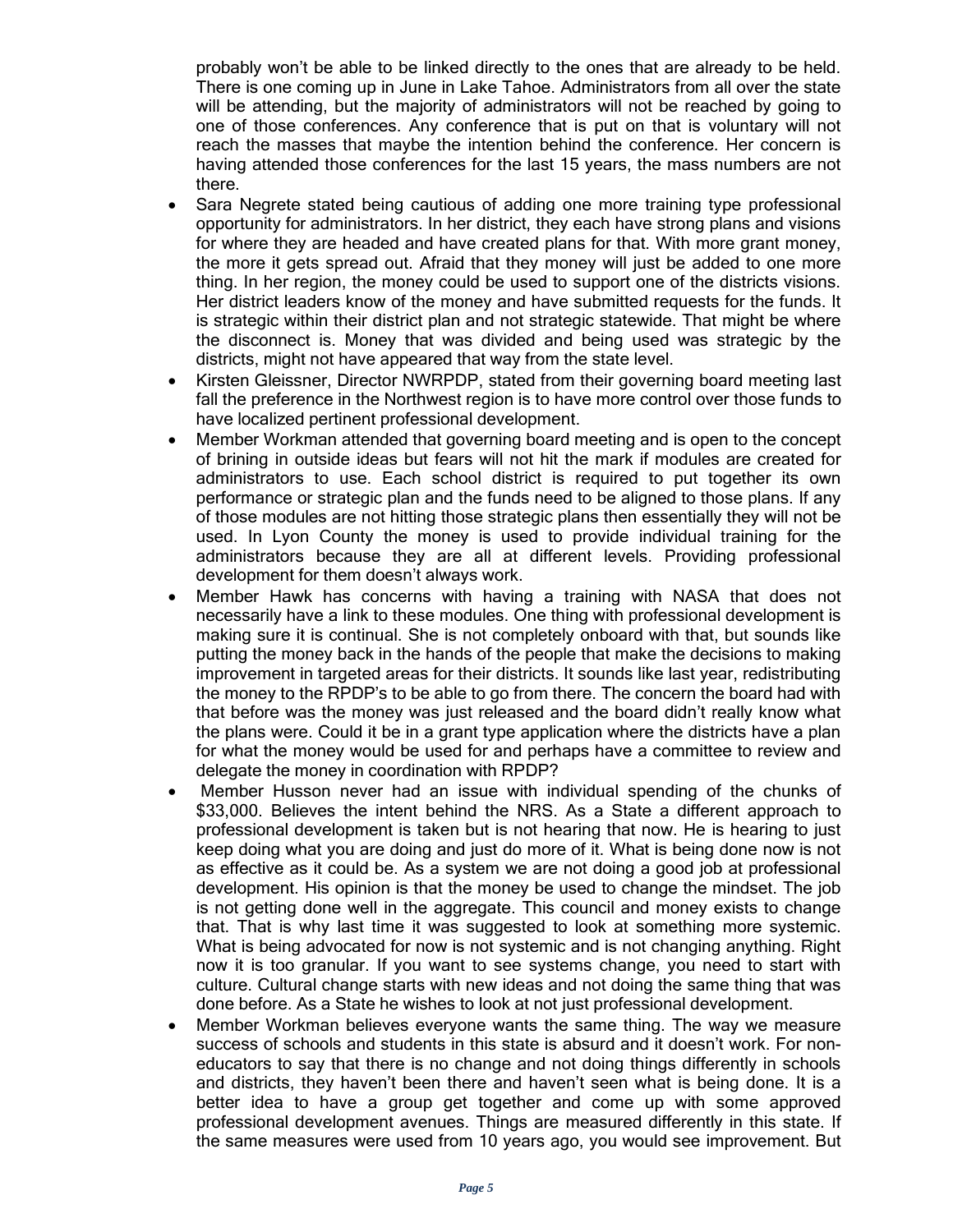the metric to which we are measuring keeps changing. There are teachers and administrators open to change and have changed. The problem is each student is an individual and are not the same which means we need to be adaptable to different situations. There is not one magic answer to say this is what works in education. If research teams have founds some answers then that could be shared with individual districts to use and implement. Superintendents would be very open to that.

- Member Husson, even though not an educator has been doing this work for 12-15 years and is in schools and around educators all the time and does understand what happens in them. There is not one clear answer. The way success is measured is different. Believes some teachers and administrators have a changed mindset. Breaking out of the chains that bind us as state in the way we think about education. A brief history on Michael Fullan: He has done research and has led a team in Ontario, Canada that moved them from looking like what we looked like to one of the finest education systems in the world today. For our educators not to know that is systematic of the problem. Not just Michael Fullan, but there are others that have made great strides and our administrators should know that and know these people and should be bringing those ideas back. Focus on working on something that does work somewhere else and then analyzing what might happen in Nevada if tried here given the differences that exist in our population and culture etc. That's the kind of work that needs to be done in schools and at the district level. Complaint is that the system doesn't encourage that. Teachers are not given the time to think about those kinds of things. Would like this council and the state to start thinking about giving them the time and resources to do that. Administrators should be the ones thinking what's working. Problem is the system is not allowing for visionary thinking. His goal is to get the system thinking like that. He's hoping this money and the group can be the beginning of that. Change the mindset of the system to advance and change.
- Chair Young mentioned Michael Fullan, Doug Reaves, Mike Schmoker, and any incredible dynamic speakers have books several years out in advance. From a practical level where we are that could have some difficulties. This model would allow school districts to utilize some choice and choose options that are best for their version of their district performance plan and strategic plan. There are differences among school districts in the state even though everyone wants the same end result. The model the State has done the last few years is to have a list of evidenceapproved partners the districts are allowed to use and access this grant money from. It allows a little bit of choice and gives districts a vetted menu. Maybe what can be considered is a type of split the baby approach. The practice recently has been dividing the \$33,000 among the three regions. Maybe to combine all the ideas would be to have a menu with all the researchers and presenters and ESSA vetted world renowned people that see that 60,000 foot view. Mike Fullan, Doug Reaves, and Mike Schmoker would all see that picture but there are a lot of other companies that are like that. Maybe this council can look at an intermediate step that would get us there but we are not there yet. RPDP's don't feel comfortable taking on a gigantic state conference. Believes possibly the reason for people not attending the NASA events could be the quality of the presenters. People will come if the presenters are better well known. Supports the statewide vision the council has discussed but as an intermediary step provide parameters to say here is a menu of things to think about because that is where we'd like to push forward to with leadership.
- Member Husson agrees it is a wonderful idea. The idea that the council would set the guidelines. That is the responsibility of the board and to say this is the vision of what the money is to be spent for and not to say to do professional development in a certain way. There needs to be systemic change and here is a list of people to consider or these are the kinds of things the money should be used for. Want the districts to start thinking more globally and this is the money to help them do that. Encourage more of that kind of thinking and to provide resources for it. Understands that they don't have the money, time or resources. This could potentially be the beginning. Maybe we could seat it with this first \$100,000 and propose to the Senate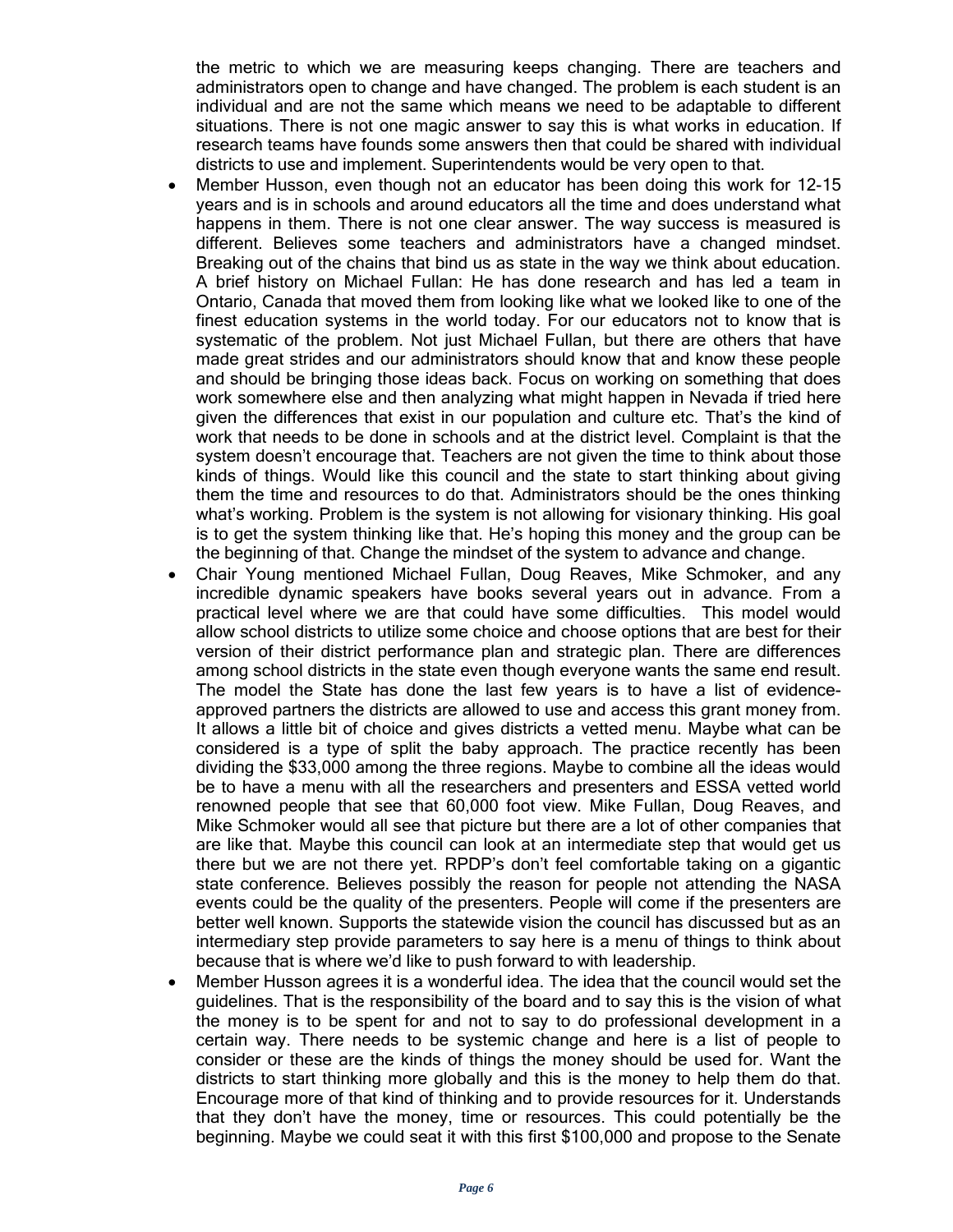or the Governor to look at this is a piece of what we do but hasn't been done very well as a state. Only \$100,000 is given to them to think what needs to be done at the highest level. They are doing great at the mid-level, but no one is giving any time to the long term vision. That's what makes a lot of the other professional development less effective. Let's look long term and then we can ask for \$500,000.

- Member Brockett appreciates Member Husson's vision on getting the strategic of getting these speakers that can change the philosophy and way of thinking but a breakdown in cost would need to be done. She's attended several of Michael Fullan's talks and he is incredible. If every administrator could start thinking in the way he talks about doing business it would change the district. The concern is the \$100,000 is not going to cover the workshops and the continuation that is needed. What happens too often is administrators go to these conferences and get excited and then return and don't have the time or the resources to help continue that vision. Likes the idea of asking for more. Changes can't be made if the top isn't trained well enough to continue to roll that down. Have never had that opportunity to have that level of training and focus unless it came out of their own pockets. Believes if NASA could get in great speakers good things could happen with that money. It needs to be done now and grow it from there.
- Member Hawk stated change does not happen from the top. Change must be continually gone back to be able to sustain that change. On the contrary there are statewide goals opposed to the district goals that are being discussed. There are four purposes clearly laid out in the law for what this money is supposed to go to. There are statewide goals that need to be addressed and leadership is part of that. This \$100,000 is laid out in the law: dissemination, development, support, and to supplement. This can be accomplished. Does not think equal distribution across the board is the right way to do it but is open to some type of grant motion that aligns to the state goals for leadership and then addresses each one of the issues. Would like to know what the application process would look like and who would be facilitating that?
- Member Workman is concerned with a grant process. It is already tedious and less than half of his school districts have grant offices or departments which means superintendents and other district level personnel are writing those grants. Also concerned that not all of the districts would be receiving this money in order to use for professional development for their administrators. Asked Member Hawk if this grant process would mean some districts would not receive some of this funding? Member Hawk stated she was just brainstorming.
- Pam Teel stated she is in a smaller school district so she would be the grant writer. She is struggling to pull off the grants that are currently due with the timelines and the constraints. They already have ongoing professional development with administrators that is in conjunction with RPDP and is aligned with the district goals and the state goals. She would struggle with having another whole process that should be aligning that.
- Member Husson stated that understanding a grant process maybe doable in the long term would not be practical for this year or for a couple of years or until there is enough money to make it worthwhile for some of the smaller districts and even then maybe it won't be considering what has just been said. For this year maybe accomplish what is trying to be accomplished by using NASS and NASA together. Doesn't have an interest in who gets the money initially. We would basically tell them how it needs to be spent within reason and they would have to do what is said. Would like to incorporate what Chair Young said is to have some latitude for the districts. Would like to know what is the total number of administrators and how many come to those NASA conferences? About 1,800? Member Brockett stated 250-300 administrators attended the spring conference. Fall conference held in both Southern and Northern Nevada. About 15% of the total. This year should be starting a conversation about having a vision for professional development. Let people know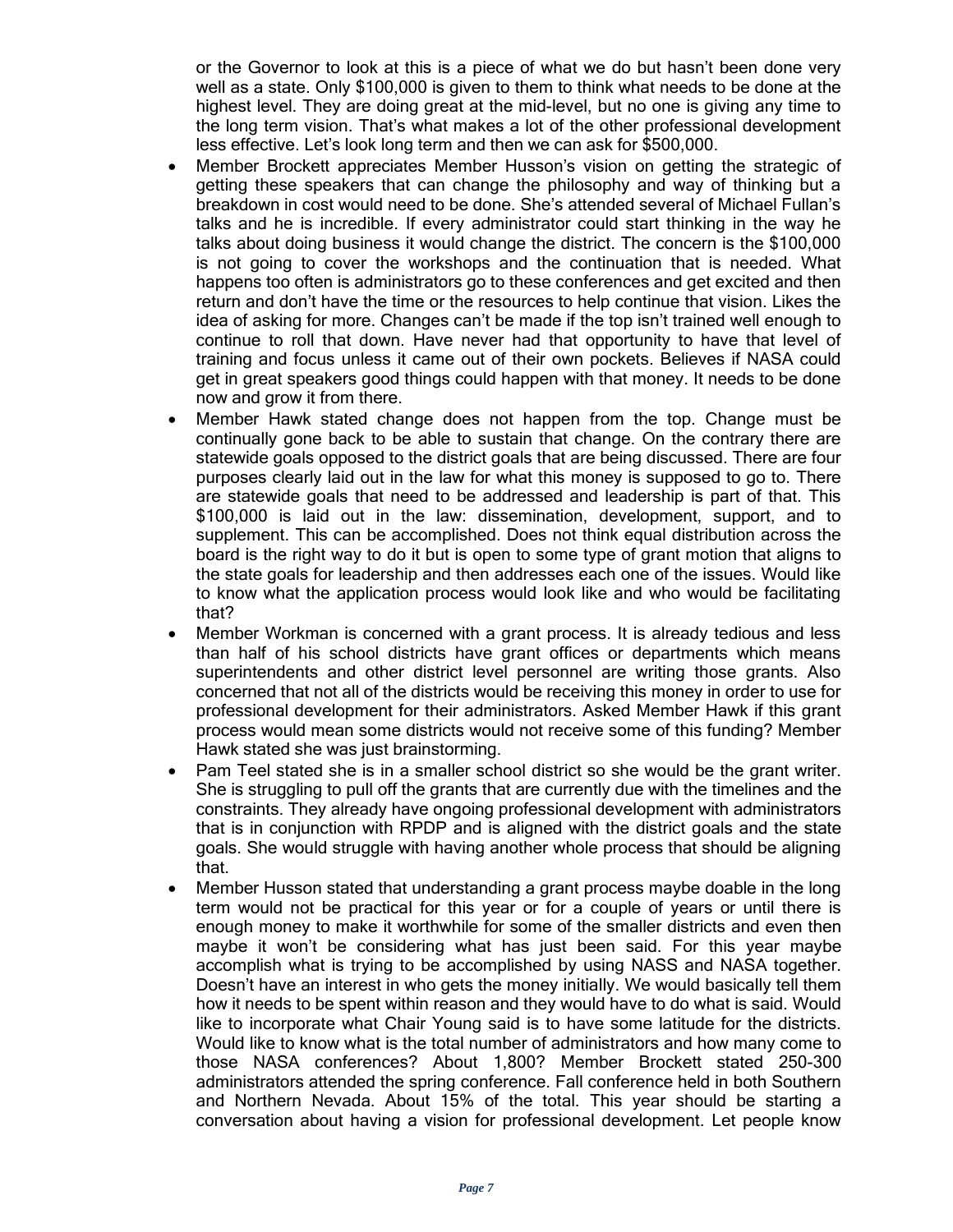changes are coming, bigger names will be attending. Take idea of changes to legislature. Possibly step one of three or four steps over the next couple of years.

- Member Hawk stated focusing too much on the details as opposed to two different proposals on the table. One proposal is the one presented here and the other proposal is distributing the \$100,000 a different way to RPDP to the districts. Maybe move forward with this idea and then work on the details. Chair Young agrees with that. That vision can be shared with NASA, NASS, and the RPDPs. Dilemma is it all or nothing. Sara Negrete was asked if there are already requests for the funds. There have been requests for the money, but Sara has been stalling. Where do the funds go and who has the power to bring that to pass. Maybe a portion goes to the RPDPs so as to deal with the requests they already have and another portion goes to NASS/NASA as money to get started on the vision.
- Member Husson asked Chair Young and Member Workman would it be overstepping to give NASS/NASA the \$100,000, here's what would like to see happen with it, and here's the plan and if they can continue with that plan. Don't want to feel like dictating to them, but do want them to understand the vision for how the council wants to see the money spent. If they agree, they can be the agent of the money and the council will provide the higher level vision. Member Hawk believes that is a good direction. The requests to RPDP need to address all four components of the law and how it is met should be reported back to the council. Not sure if the money distributed last year met the four components of the law.

#### Motion (01:19:44)

Member Husson made a motion for the 2019 allocation to disseminate the full \$100,000 to NASS/NASA organizations with the instructions they use the money to initially this year produce a convention or a day-long seminar that would meet these four requirements. We would let them know what those are and they would have to agree to do that with the money and stipulate they come back afterwards and explain how they did that with the money. Additionally direct them to hold the conference with the vision providing professional development.

KellyLynn Charles asked for clarification of the motion. The administrative fund has carryover funds from last year. There is more than the \$100,000. Requests permission from the council for the RPDPs to use what was allotted from last year as carryover to take care of some of the requests that have come in with the assumption the money would be there for those requests. The carryover won't fulfill everything. It will fulfill and reimburse some of the districts that presumed the money would be there and have already spent the money. It will also allow one of the requestor's to potentially be able to send one or two administrators to a conference. Requesting from council to grant the rollover funds that were provided to each region to finish out this year.

Chair Young re-stated the money under discussion would be limited to the \$100,000 that is currently for the 18-19 school year with the carryover from FY18 remaining with the RPDPs to use for their districts request.

#### The motion is awarding the \$100,000 to NASA and NASS becoming the executer and develops the plans to have an event within the next few months. 2<sup>nd</sup>: Member Brockett

Member workman asked Chair Young who also sits on the NASA board if this money would be spent at the June conference. Chair Young answered yes because it would be difficult to plan a separate event at this time. Would recommend to the NASA board how much would researcher/presenter cost and then use the remaining funds to pay for travel or per diem or some other type of incentive.

Member Hawk reminded their role is to supervise and oversee the RPDPs. By awarding the funds to an outside entity shows no confidence is shown to RPDPs in executing their role. Has serious concerns with handing the money over to an entity that years ago the money was taken away from. Has confidence in what RPDP is doing and her vote would be for RPDP to hold districts accountable to meeting the four components of this law.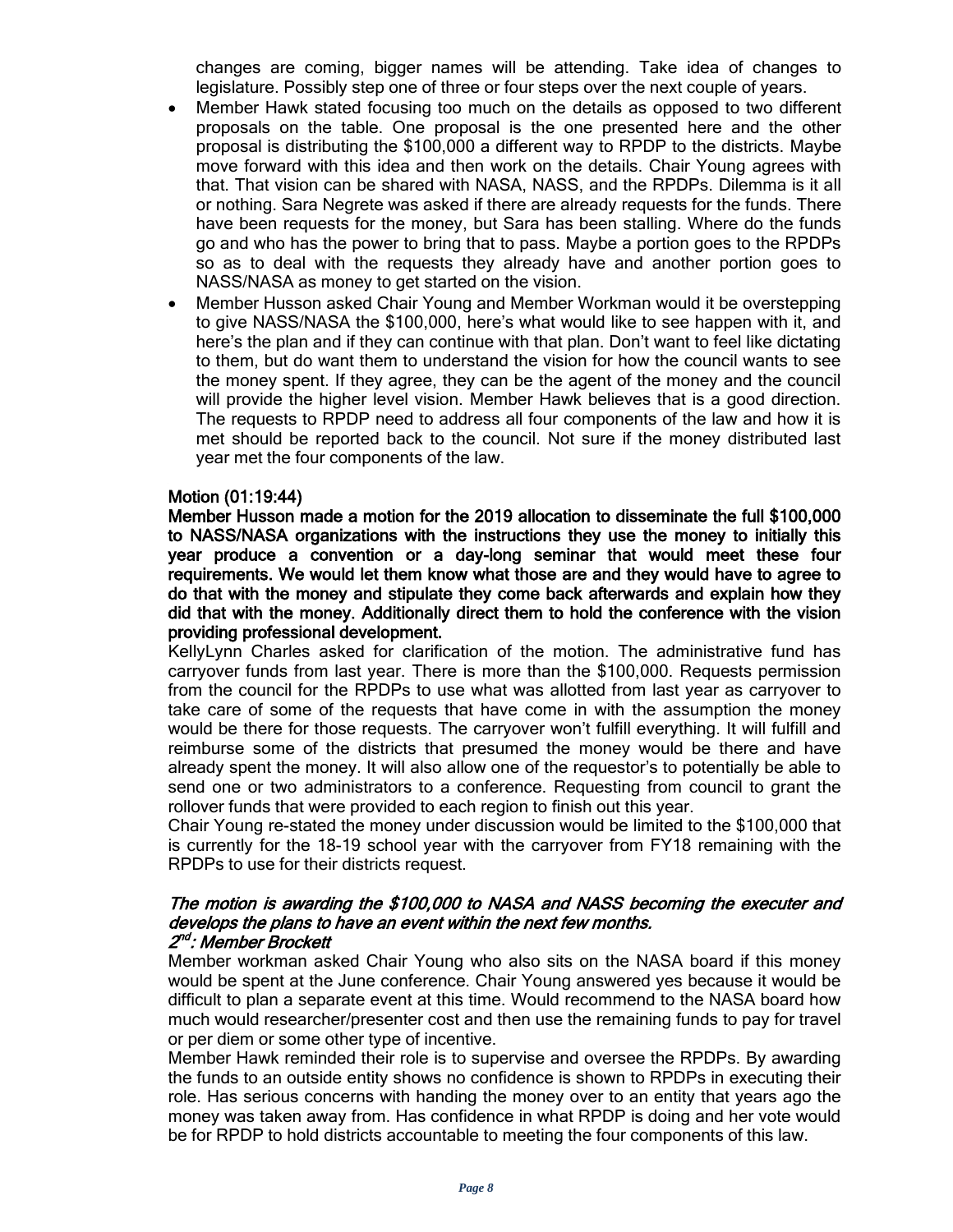Chelli Smith added that the money was divided evenly between the three RPDPs, \$33,000 to each RPDP. This was done intentionally to make sure the rural support was there. Her concern would be leaving out the rurals. If the dynamics were to change and for example Clark County were to receive 75% of the money and everyone else had to split 25%, that would not give rurals the support they need. Concern is to make sure something is done to protect the rural counties. Member Hawk stated that if this is the direction some sort of designation as to where and how much money is being distributed. Sara Negrete speaking on behalf of the rurals stated splitting the money up three ways, does allow the rurals to have an equitable share. It was her understanding the intention of the item was could the three RPDPs come together and set up a budget for \$100,000 to meet the needs of the regions rather than the strict \$33,000/\$33,000/\$33,000. Chelli Smith said the SNRPDP only took \$15,000 because all they did was a one-day training on student learning goals that was in need to support the NEPF for administrators.

#### Member Husson added to the motion to address Member Hawk's concern about the RPDPs having a role in this……

Member Hawk asked for clarification. She thought they said they do not have the capacity to hold a conference, but didn't hear her say she didn't have the capacity to distribute the funds for administrative purposes within the district.

Sara Negrete said they could use the \$100,000 and divide it up and provide services to the regional districts through collaboration with each other so it wasn't so tight with the 33/33/33. They have reimbursed districts from their administrative funds in the past. They cannot put together a conference at this point in time. They don't have the human capacity at this time.

Motion entails giving the money to NASS or NASA.

Member Grossman asked if the money is given to an outside organization how will they be held accountable to evidenced based outcomes. How to provide something that is systematic? If money is given to someone else, how to make sure they are held accountable to stipulations within ESSA? The purpose of the council is to coordinate the RPDPs.

Member Husson stated adding the amendment to the motion is to have the RPDP heads to be part of planning process to convey to NASA and NASS what's in the law and what was discussed here. In the future, this body should develop a written plan with NASS and NASA. Provide them with a document outlining what we expect from them if they agree to take the money. Also must agree to come back at a later time and explain how money was used.

#### Members voted: Yes-5 (Husson, Smith, Brockett, Young, and Teal) No-3 (Hawk, Grossman, and Workman) Motion passes.

Chair Young will speak with Dr. Slaby and advise him of this.

## **8.** Future Meeting Dates and Agenda Items *(Information/Discussion/ Possible Action)*

KellyLynn Charles, NDE Education Programs Professional for Office of Educator Development & Support

Members will discuss the results of the survey regarding the scheduling of future meetings. Possible actions include approval of future meeting months and/or dates.

Doodle poll sent out and results were positive. NRS states council cannot meet less than four times per year. Majority of members chose January, February, March, April, August, September, November, and December. Poll on preference of days was also done. No Mondays, Wednesdays, Fridays, no 2<sup>nd</sup> Wednesdays, and not 3<sup>rd</sup> and 4<sup>th</sup> Tuesday. Available is the  $1^{st}$ ,  $2^{nd}$  and  $5^{th}$  Tuesdays, Thursdays, and Fridays. Proposed meeting